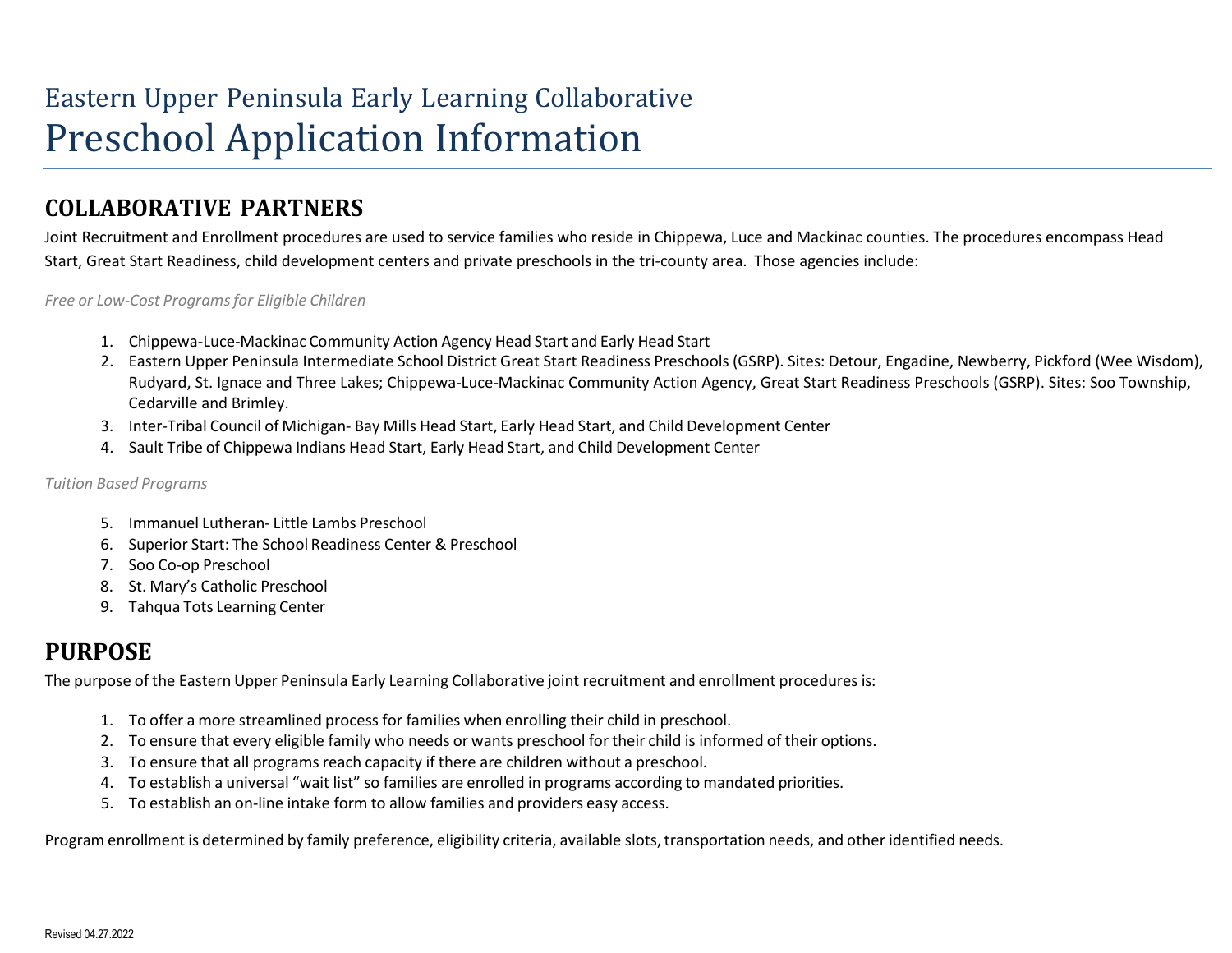#### **REQUIRED INFORMATION FOR ENROLLMENT**

If applying to a GSRP or Head Start Program the following information will be required before the application can be processed.

- **Certified Birth Certificate**
- **Income Verification:** This information is confidential and will only be used for enrollment purposes. All the programs operated through GSRP, Head Starts and Early Head Starts have a variety of income guidelines. Income for the immediate 12 months prior to submission of the previous tax year must be verified. Income verification must include either W-2 forms, tax returns, statements from employers, the last 12 month of child support if receiving and/or verification of any other form of income. If your family receives Supplemental Nutrition Assistance Program (SNAP), Supplemental Security Income (SSI) or cash assistance (FIP) from the Department of Human Services, verification must be submitted with the application. If the child is Foster Child verification in the form of court documents or a letter from the child's case worker must be submitted with the application.
- **Health Information:** Appraisals by physicians, completed health requirements, and updated immunizations are strongly encouraged to be completed prior to enrollment.
- **Other Information:** If you are in a situation where a parent or other person may not have access to your child due to custody or other issues, a current copy of the court order which indicates the restriction is required at the time of enrollment.

The in-take form will be reviewed by the Eastern Upper Peninsula Early Learning Collaborative and sent to the appropriate program. The program will contact the family and assist them in completing the enrollment process for the individual program.

## **Eastern Upper Peninsula Early Learning Collaborative RELEASE TO SHARE INFORMATION**

, hereby authorize the sharing of information listed on the joint

Parent/Guardian

recruitment and enrollment in-take form regarding

Child's Name Date of Birth

to be shared with the programs and agencies who are members of the Eastern Upper Peninsula Early Learning Collaborative.

Parent/Guardian Signature **Date of American Signature** Date of American School and Date of Date of American School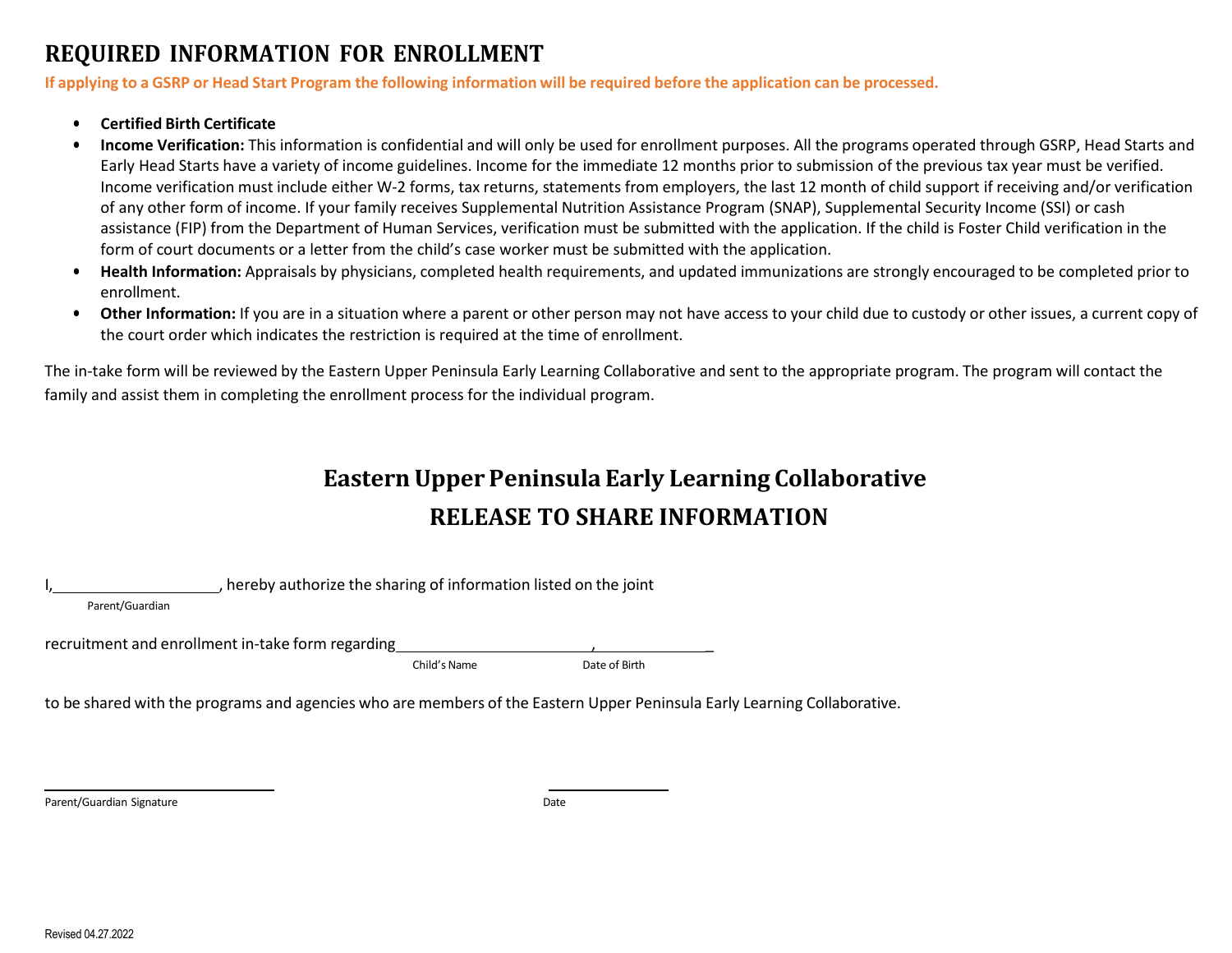# **ENROLLMENT APPLICATION**

| <b>SCHOOL YEAR APPLYING FOR:</b><br>EUP EARLY LEARNING COLLABORATIVE                                                                                                                                                                                                                                                                                                                                                                                                                                                                                                                                                                                                                                                                                                                                                                                                                                                                                                                                    |                                                                                                                                                                                                                                                                                                                                                                                                                                                                                                                                                                                                                                                                                                                                                                                                                                                                                         |  |
|---------------------------------------------------------------------------------------------------------------------------------------------------------------------------------------------------------------------------------------------------------------------------------------------------------------------------------------------------------------------------------------------------------------------------------------------------------------------------------------------------------------------------------------------------------------------------------------------------------------------------------------------------------------------------------------------------------------------------------------------------------------------------------------------------------------------------------------------------------------------------------------------------------------------------------------------------------------------------------------------------------|-----------------------------------------------------------------------------------------------------------------------------------------------------------------------------------------------------------------------------------------------------------------------------------------------------------------------------------------------------------------------------------------------------------------------------------------------------------------------------------------------------------------------------------------------------------------------------------------------------------------------------------------------------------------------------------------------------------------------------------------------------------------------------------------------------------------------------------------------------------------------------------------|--|
| Applying Child's Information (Applicant): $\Box$ Male $\Box$ Female (please check box that applies)                                                                                                                                                                                                                                                                                                                                                                                                                                                                                                                                                                                                                                                                                                                                                                                                                                                                                                     | Resident School District: Network and School District:                                                                                                                                                                                                                                                                                                                                                                                                                                                                                                                                                                                                                                                                                                                                                                                                                                  |  |
| Legal Name: Last Last Last Contract Contract Contract Contract Contract Contract Contract Contract Contract Contract Contract Contract Contract Contract Contract Contract Contract Contract Contract Contract Contract Contra                                                                                                                                                                                                                                                                                                                                                                                                                                                                                                                                                                                                                                                                                                                                                                          |                                                                                                                                                                                                                                                                                                                                                                                                                                                                                                                                                                                                                                                                                                                                                                                                                                                                                         |  |
| Race/Ethnicity (optional) Check all that apply:<br>□ Black □ White □ Asian □ Native American □ Pacific Islander □ Hispanic □ Other ____________________                                                                                                                                                                                                                                                                                                                                                                                                                                                                                                                                                                                                                                                                                                                                                                                                                                                 |                                                                                                                                                                                                                                                                                                                                                                                                                                                                                                                                                                                                                                                                                                                                                                                                                                                                                         |  |
| Home Address: County: City: City: City: City: Zip Code: County: County: County: County: County: County: County: County: County: County: County: County: County: County: County: County: County: County: County: County: County                                                                                                                                                                                                                                                                                                                                                                                                                                                                                                                                                                                                                                                                                                                                                                          |                                                                                                                                                                                                                                                                                                                                                                                                                                                                                                                                                                                                                                                                                                                                                                                                                                                                                         |  |
| Mailing Address: County: City: City: City: City: Zip Code: County: County: County: County: County: County: County: County: County: County: County: County: County: County: County: County: County: County: County: County: Cou                                                                                                                                                                                                                                                                                                                                                                                                                                                                                                                                                                                                                                                                                                                                                                          |                                                                                                                                                                                                                                                                                                                                                                                                                                                                                                                                                                                                                                                                                                                                                                                                                                                                                         |  |
| Primary Phone: Phone: Phone: Phone: Phone: 2014<br>$\Box$ Home $\Box$ Cell<br>$\Box$ Home $\Box$ Cell<br>$\Box$ Home $\Box$ Cell<br>$\Box$ Work $\Box$ Message<br>$\square$ Work $\square$ Message<br>Session Preference: □AM □PM □All Day □Home Base □Any                                                                                                                                                                                                                                                                                                                                                                                                                                                                                                                                                                                                                                                                                                                                              | May we text you at the phone numbers listed? $\Box$ Yes $\Box$ No<br>Do you require an Interpreter? $\Box$ Yes $\Box$ No<br>$\Box$ Work $\Box$ Message<br>Note: We cannot guarantee the session you choose, but we will do our best.                                                                                                                                                                                                                                                                                                                                                                                                                                                                                                                                                                                                                                                    |  |
| <b>Parent/Guardian Information:</b><br>Relationship<br>Live with<br>Name<br>Date of birth<br>to applicant<br>applicant<br>$\Box$ Yes $\Box$ No<br>$\Box$ Yes $\Box$ No<br>If you are not the biological or legal step-parent of the child, do you have court-appointed custody?                                                                                                                                                                                                                                                                                                                                                                                                                                                                                                                                                                                                                                                                                                                         | Employed Part/<br>Attending<br>School/college<br>Full Time?<br><b>Email Address</b><br>$\Box$ Yes $\Box$ No<br>$\Box$ Part $\Box$ Full<br>$\Box$ Part $\Box$ Full<br>$\Box$ Yes $\Box$ No<br>$\Box$ Yes $\Box$ No If yes, please attach legal documentation                                                                                                                                                                                                                                                                                                                                                                                                                                                                                                                                                                                                                             |  |
| Program of Choice (please rank 1 <sup>st</sup> , 2 <sup>nd</sup> , and 3 <sup>rd</sup> choice for programs of interest):<br>Early Head Start - EHS (For children 0-3)<br>Bay Mills EHS CLMCAA EHS Sault Tribe EHS<br>Head Start (For 3 and 4-year-old children)<br>Bay Mills Head Start______CLMCAA Head Start_______Sault Tribe Head Start<br>Great Start Readiness Program (GSRP) (For children 4 on or before Sept. 1st)<br>Site Location Preferred: The Contract of the Contract of the Contract of the Contract of the Contract of the Contract of the Contract of the Contract of the Contract of the Contract of the Contract of the Contract of the C<br>Private Preschool (For 3 and 4-year-old children) - Tuition Based<br>Superior Start (ages 2.5-6) Little Lambs Early Childhood Center<br>___Sault Coop Preschool ___St. Mary's Catholic School __Tahqua Tots Learning Center<br><b>Childcare Centers</b><br>Bay Mills Child Development Center_____Sault Tribe Child Development Center | Income Information - REQUIRED for Head Start and GSRP<br>Number of people in the family Number of parents in Household<br>(count people in household supported by parents of applying child)<br>Family's Total Yearly Income for past 12 months<br>or else income reported on last year's income taxes \$<br>(Please include copies of income verification: tax forms, W-2's, etc.)<br>Do you receive: SSI (Supplemental Security Income)<br>$\Box$ Yes $\Box$ No<br><b>SNAP (Supplemental Nutrition Assistance Program)</b><br>$\Box$ Yes $\Box$ No<br>FIP/DHS Cash Assistance<br>$\Box$ Yes $\Box$ No<br>$\Box$ Radio<br>Where did you hear about our programs?<br>□ Local free paper<br>$\Box$ Previous involvement with program<br>□ Sign at center<br>□ Newspaper<br>$\Box$ Yard sign<br>□ Billboard<br>$\Box$ Friend or relative involved in program<br>□ Flyer on bulletin board |  |
| This application may be shared with all programs listed on cover page? $\Box$ Yes $\Box$ No<br>If transportation is unavailable, are you willing to transport?<br>$\Box$ Yes $\Box$ No                                                                                                                                                                                                                                                                                                                                                                                                                                                                                                                                                                                                                                                                                                                                                                                                                  | From other agency/school<br>□ Flyer/brochure/post card in mail<br>□ From Intermediate School District<br>$\Box$ Other $\Box$<br>****** Complete both pages 1 and 2 before submitting application ******                                                                                                                                                                                                                                                                                                                                                                                                                                                                                                                                                                                                                                                                                 |  |

\*\*\* Filling out this application does not mean your child is enrolled or is qualified for any program. The agencies involved will determine what program your child may be eligible for and will send your paperwork to the appropriate program. **\* \* \***